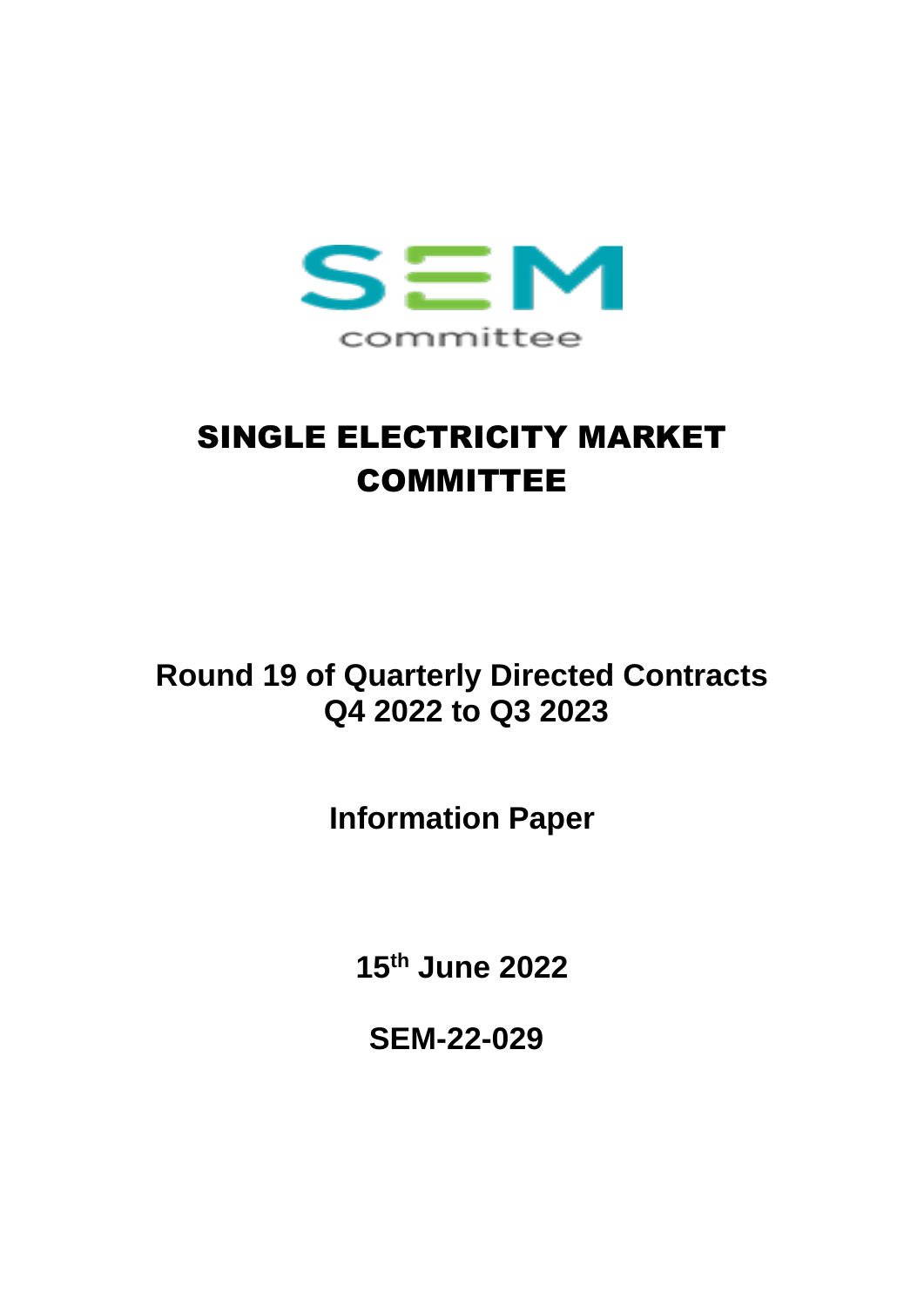### **Table of Contents**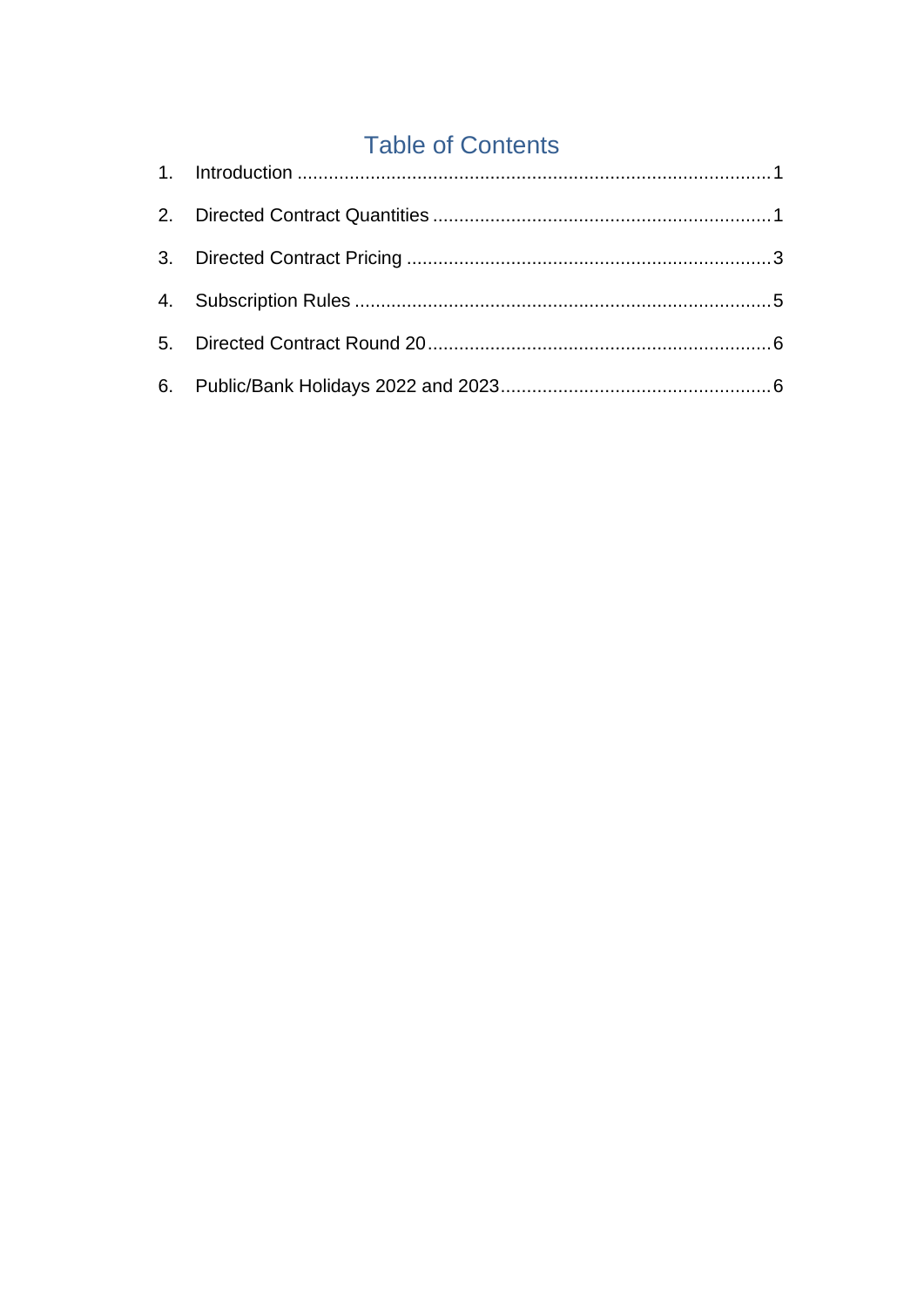#### <span id="page-2-0"></span>*1. Introduction*

This paper provides information on the quantities and pricing for the upcoming quarterly Directed Contract (DC) subscription round, Round 19, covering the period Q4 2022 to Q3 2023 inclusive. Suppliers will also receive notification from the Regulatory Authorities (RAs) of their updated DC eligibilities for Round 19 by Friday 17<sup>th</sup> June 2022.

In DC Round 18, market participants were notified of amendments made to the process of calculating DC pricing formulae [\(SEM-22-017\)](https://www.semcommittee.com/sites/semc/files/media-files/SEM-22-017_Information%20Note%20DC%20Round%2018%20Revised%20Dates%20and%20Amendment%20of%20Pricing%20Calculation%20Process.pdf). Participants were also informed of the RAs decision to hold the Primary Subscription Window over six days. The RAs are implementing such amendments in DC Round 19 and intend to hold a consultation to determine should the amendments be implemented in any subsequent DC Rounds.

#### <span id="page-2-1"></span>*2. Directed Contract Quantities*

DC subscription windows are typically held every quarter, with DCs allocated on a rolling basis up to five quarters ahead.

The Round 19 DC offerings will be held as follows:

#### **DC Round 19 Primary Subscription Window will be held over six days, across two consecutive weeks:**

- Tuesday 21st June until Thursday 23rd June 2022 inclusive; and
- Tuesday 28th June until Thursday 30th June 2022 inclusive.

The associated DC Round 19 Supplemental Subscription Window will be held on:

• Thursday  $7<sup>th</sup>$  July 2022.

DCs in the Round 19 will be offered in quarterly segments for the periods Q4 2022, Q1 2023, Q2 2023 and Q3 2023.

There are three DC products in the market: Baseload, Mid-Merit and Peak. Suppliers can elect to subscribe for any given product for which they are eligible in any particular quarter from ESB. The definitions of the products are set out in the ESB PG DC Subscription Rules.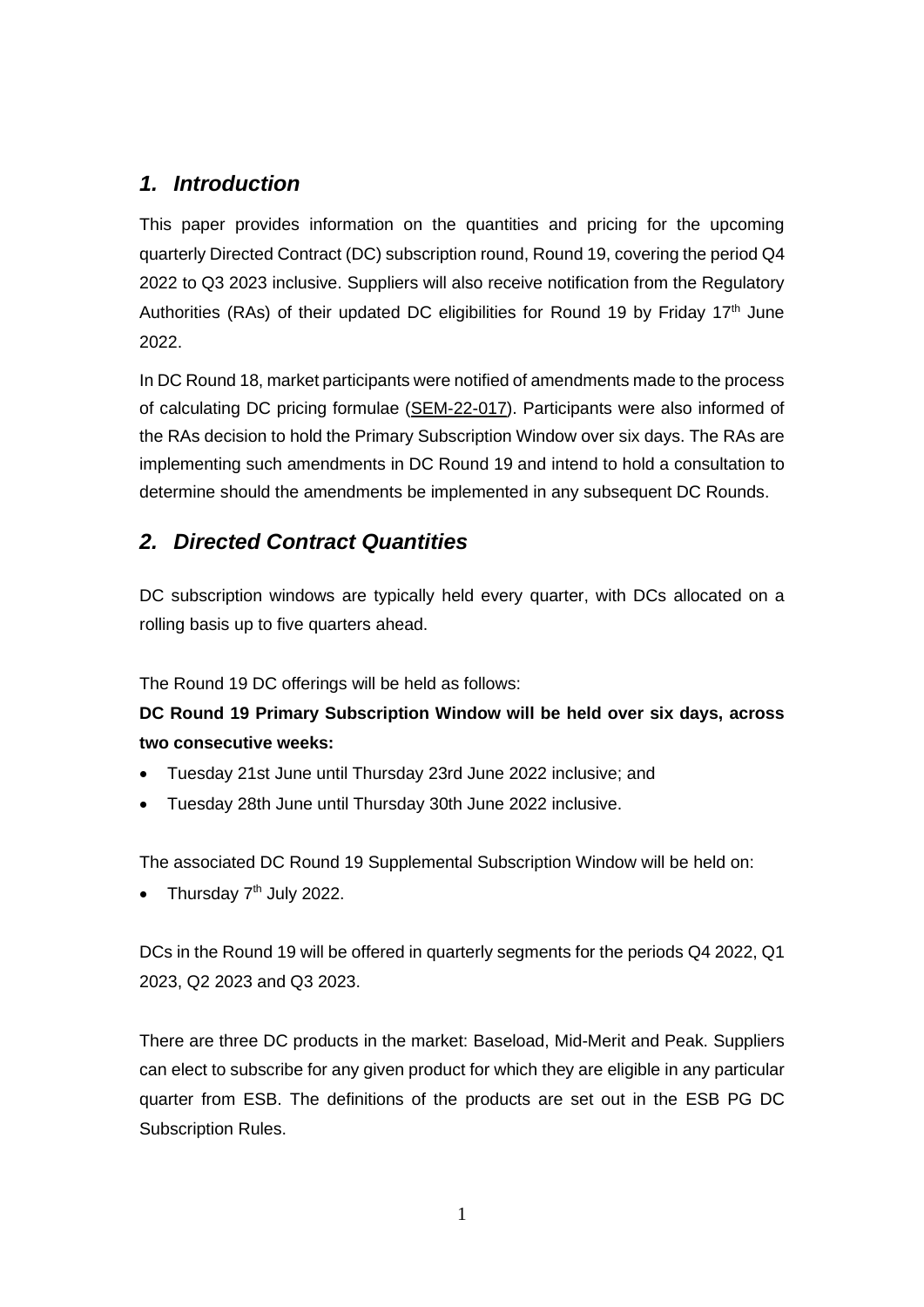These are as follows:

- − *Baseload Product:* For Trading Periods at the Contract Quantity arising in all hours.
- − *Mid-merit Product*: For Trading Periods at the Contract Quantity during the hours beginning at 07:00 and ending at 23:00 on Business Days and for Trading Periods on days that are not Business Days at 80% of the Contract Quantity.
- − *Peak Product*: For Trading Periods arising during the hours beginning at 17:00 and ending at 21:00 on all days during October, November, December, January, February and March at the Contract Quantity.

The RAs used the Herfindahl Hirschman Index (HHI) to set DC quantities and continue to use a target HHI level of 1,150 for the period Q4 2022 to Q3 2023.

The DC quantities to be offered by ESB for Q4 2022 to Q3 2023 in Round 19 are set out in Table 1 below.

| Quarter | <b>Baseload</b> | <b>Mid-Merit</b> | Peak |
|---------|-----------------|------------------|------|
| Q4 2022 |                 |                  | 57   |
| Q1 2023 |                 | 18               | 160  |
| Q2 2023 |                 | 124              | n/a  |
| Q3 2023 |                 | 96               | n/a  |

*Table 1: ESB DCs for Q4 2022 to Q3 2023 in forthcoming Round 19 Subscription (MW)*

The cumulative (all rounds) percentage of DC quantities offered by ESB to date for Q4 2022 to Q3 2023 (including these Round 19 quantities) are also shown in Table 2 below.

| Quarter | <b>Baseload</b> | <b>Mid-Merit</b> | Peak                     |
|---------|-----------------|------------------|--------------------------|
| Q4 2022 | 100%            | 100%             | $\overline{\phantom{0}}$ |
| Q1 2023 | 75%             | 75%              | N/A                      |
| Q2 2023 | 50%             | 50%              | N/A                      |
| Q3 2023 | 25%             | 25%              | -                        |

*Table 2:* **Percentage of DCs offered to date (incl. this Round 19 subscription) 1**

As outlined in [SEM-21-085,](https://www.semcommittee.com/publications/sem-21-085-amendment-allocation-directed-contracts-decision-paper) the SEM Committee has decided that the amendment to the methodology of calculating DC allocations that took place during DC Round 16 will be implemented in subsequent rounds thereafter (pending a review of the market

<sup>1</sup> Note that the exact percentages shown in this table will vary depending on outturn DC volumes in future subscription rounds.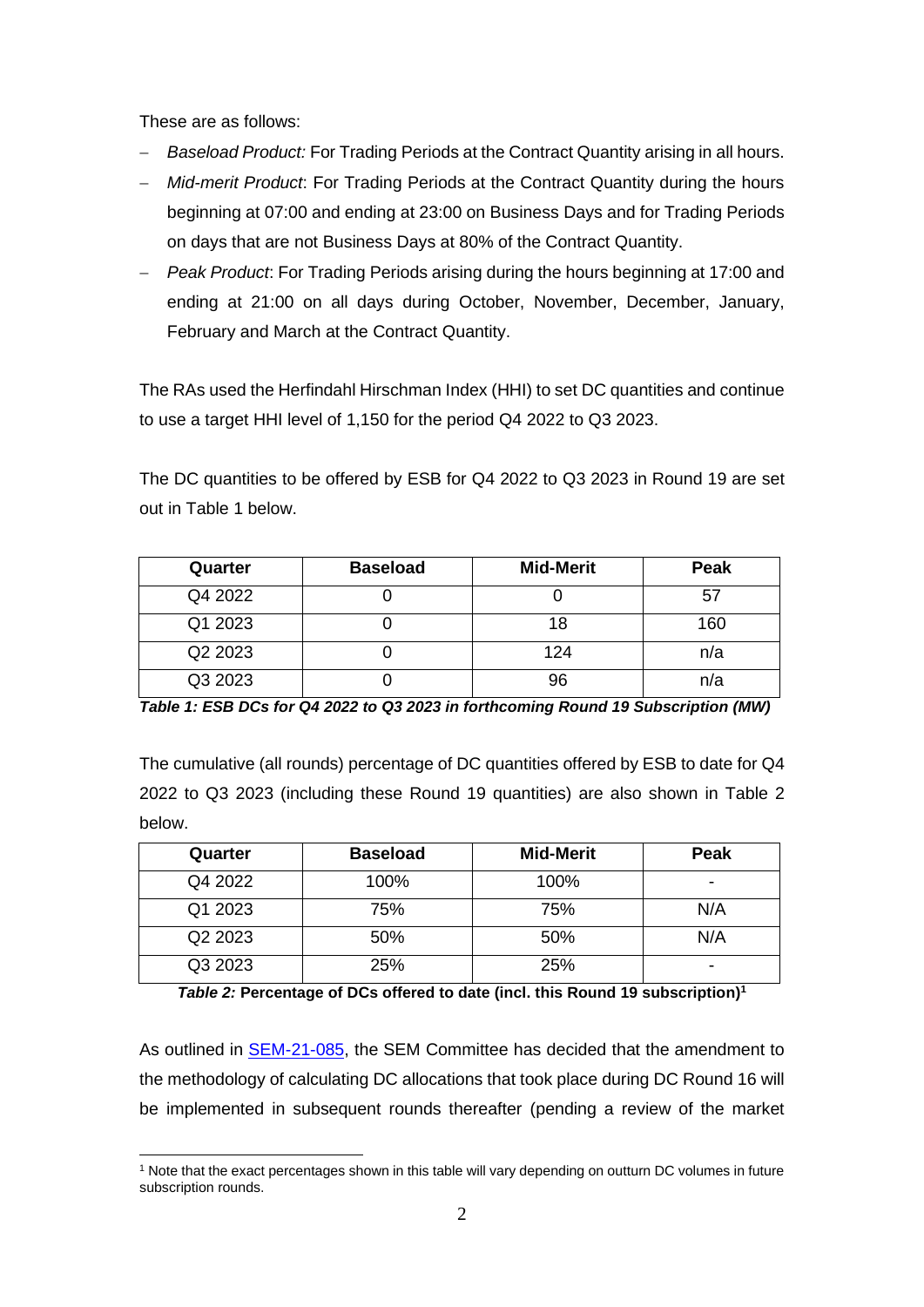power and liquidity workstream). As per **SEM-21-065**, the RAs will re-allocate DCs from market participants who cannot participate in the DC round (as a result of not executing a Financial Energy Master Agreement (FEMA) with ESBPG) to suppliers with a Maximum Import Capacity (MIC) value less than 5% of the total market MIC.

Per section 3.2.13 of the November 2017 decision paper [\(SEM-17-081\)](https://www.semcommittee.com/news-centre/directed-contracts-implementation-decision-paper), the SEM Committee has changed part of the Market Concentration methodology, such that a fixed fraction will be solely used in the first round that a product is offered. In subsequent rounds, up to the penultimate round, previous volumes sold are deducted from the annual total determined by the Market Concentration Model in that round; then the balance is multiplied by the remaining fixed fraction. In the final round, all the previous volumes sold are deducted from the annual total determined. There is no fixed fraction in the final round for which a product is on offer. A further clarification to this procedure was outlined in [SEM-19-030a](https://www.semcommittee.com/publications/sem-19-030-operational-review-market-concentration-model-determining-directed-contract) whereby in the event that a product was oversold in the first three rounds, the oversold volume will be deducted from downstream products.

If the volumes in the previous rounds for a particular product add up to more than the annual total volume determined by the Market Concentration Model in the last round, then the volumes for that product are set to zero.

#### <span id="page-4-0"></span>*3. Directed Contract Pricing*

The prices of DCs are determined by regression formulae that express the DC CfD Fixed Price in a given quarter and for a given product (Baseload, Mid-merit or Peak) as a function of forward fuel and carbon prices. Section 3 of [SEM-22-017](https://www.semcommittee.com/sites/semc/files/media-files/SEM-22-017_Information%20Note%20DC%20Round%2018%20Revised%20Dates%20and%20Amendment%20of%20Pricing%20Calculation%20Process.pdf) outlined amendments made to the process of calculating DC pricing formulae in DC Round 18. Such amendments are also implemented in the modelling process for DC Round 19. Following the completion of DC Round 19, the RAs intend to hold a consultation to determine if the amendments should become enduring in subsequent DC rounds.

The pricing formulae are updated every quarter in line with the established rolling approach to DCs as per [SEM-12-026](http://www.allislandproject.org/en/market_decision_documents.aspx?page=2&article=b3fd5271-d1a7-4ca8-9ebe-16caba305249) and SEM-17-081.

The CfD Strike Price for each transaction will be set using the published formulae and associated forward fuel prices, as set out in the Subscription Rules [SEM-18-036d.](https://www.semcommittee.com/sites/semc/files/media-files/SEM-18-036d%20Subscription%20Rules%20CLEAN%20%28V2.1%2020%20July%202018%29.pdf)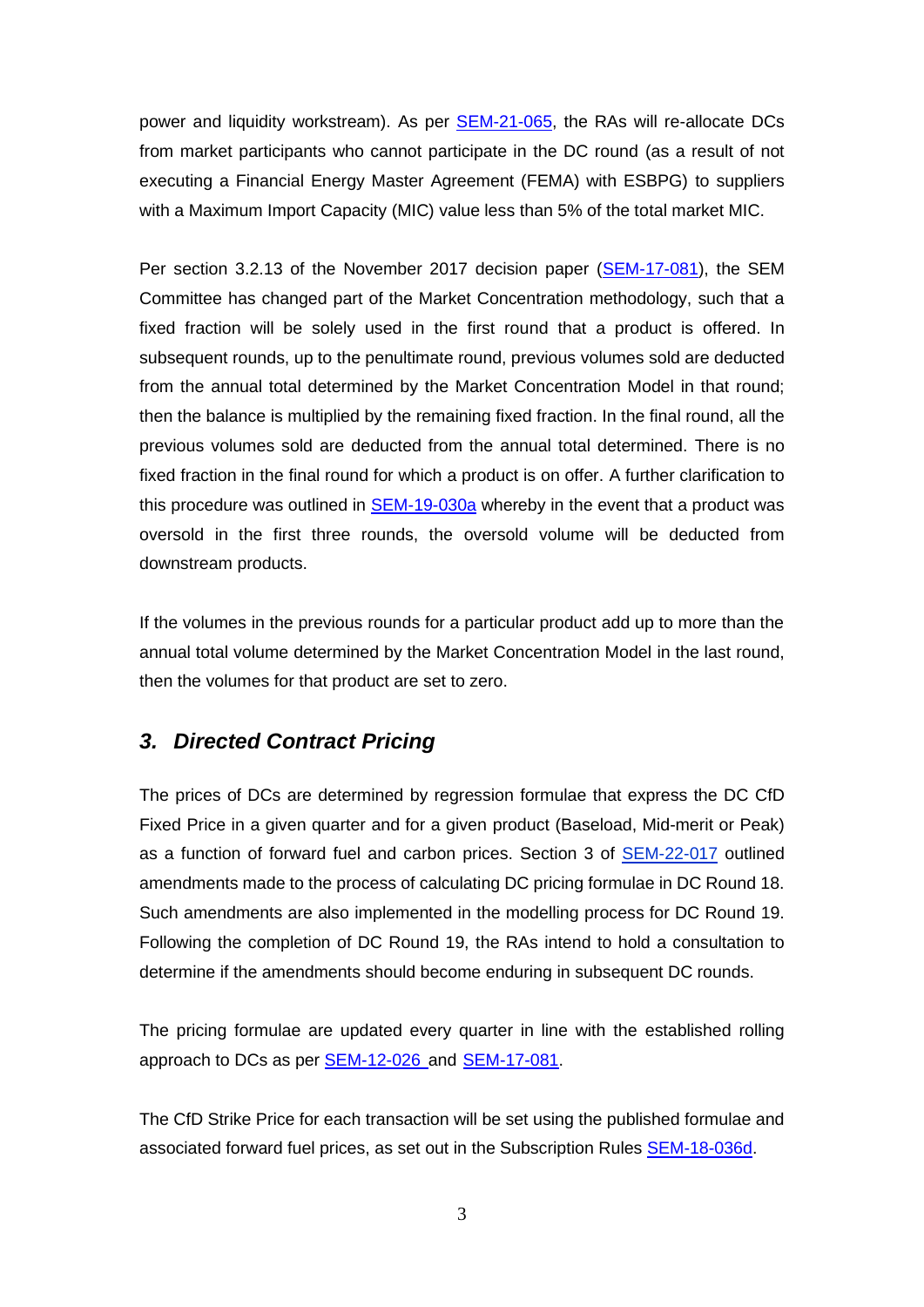The DC seller, ESB, will apply the approved published fuel and carbon indices to the regression formulae each day throughout the subscription window and notify suppliers who have elected to subscribe for DC products on that day of the calculated CfD Fixed Price. ESB contracts will be priced in euro.

It should be noted that if, between the publication date of the pricing formulae and a time at which it is applied during the subscription period, forward fuel or carbon markets move to a point outside the range of values for which there is sufficient confidence in the pricing formulae, the RAs reserve the right to suspend subscription and rerun the econometric pricing model or otherwise to amend the determination of the DC CfD Fixed Prices to correct any mispricing. The rerun would use the prevailing forward fuel and carbon prices as inputs. In this case, the resulting formulae would replace the original formulae and to establish CfD Fixed Prices thereafter. The formulae may also be rerun if there is significant change to plant availability. The subscription window would reopen once the formulae are revised.

The DC regression formulae for the forthcoming round will take the following form:

#### **CfD Fixed Priceq,p= αq,p + βq,p \* Gas<sup>q</sup> + δq,p \* Coal<sup>q</sup> + εq,p \* CO2<sup>q</sup>**

where:

**CfD Fixed Price**<sub>q,p</sub> = DC Fixed Price (in €/MWh) for the relevant quarter (q) and product (p), i.e., Baseload, Mid-merit and Peak.

 $\alpha_{q,p}$  = formula constant, which may vary by quarter (q) and product (p).

**βq,p, δq,p, and εq,p** = formula coefficients, which may vary by quarter (q) and product (p).

 $Gas<sub>q</sub>$  = the price (in pence sterling per therm) for quarterly Intercontinental Exchange Natural Gas Futures for the relevant quarter. As stated in [SEM-21-005,](file:///C:/Users/lmurray/OneDrive%20-%20Commission%20for%20Regulation%20of%20Utilities%20(CRU)/Documents/r16%20final/SEM-21-005) the RAs notified industry of updates to the calculation of quarterly "ICE UK Natural Gas Futures – NBP" ÷ (GBP/EURO Exchange Rate).

**Coal<sup>q</sup>** = the price (in US dollars per tonne) for quarterly ARA Coal Futures. As noted in [SEM-21-005,](file:///C:/Users/lmurray/OneDrive%20-%20Commission%20for%20Regulation%20of%20Utilities%20(CRU)/Documents/r16%20final/SEM-21-005) the RAs noted updates to the calculation of quarterly "Rotterdam Coal Futures – ARA" ÷ (USD/EURO Exchange Rate).

**CO2<sup>q</sup>** = the settle price (in Euro per tonne of Carbon Dioxide) for the December month Intercontinental Exchange ECX EUA Carbon futures as reported as "ICE ECX EUA Futures – EUX – (monthly)" for the given calendar year. The December price for a given year will apply to all quarters falling within that year. As noted in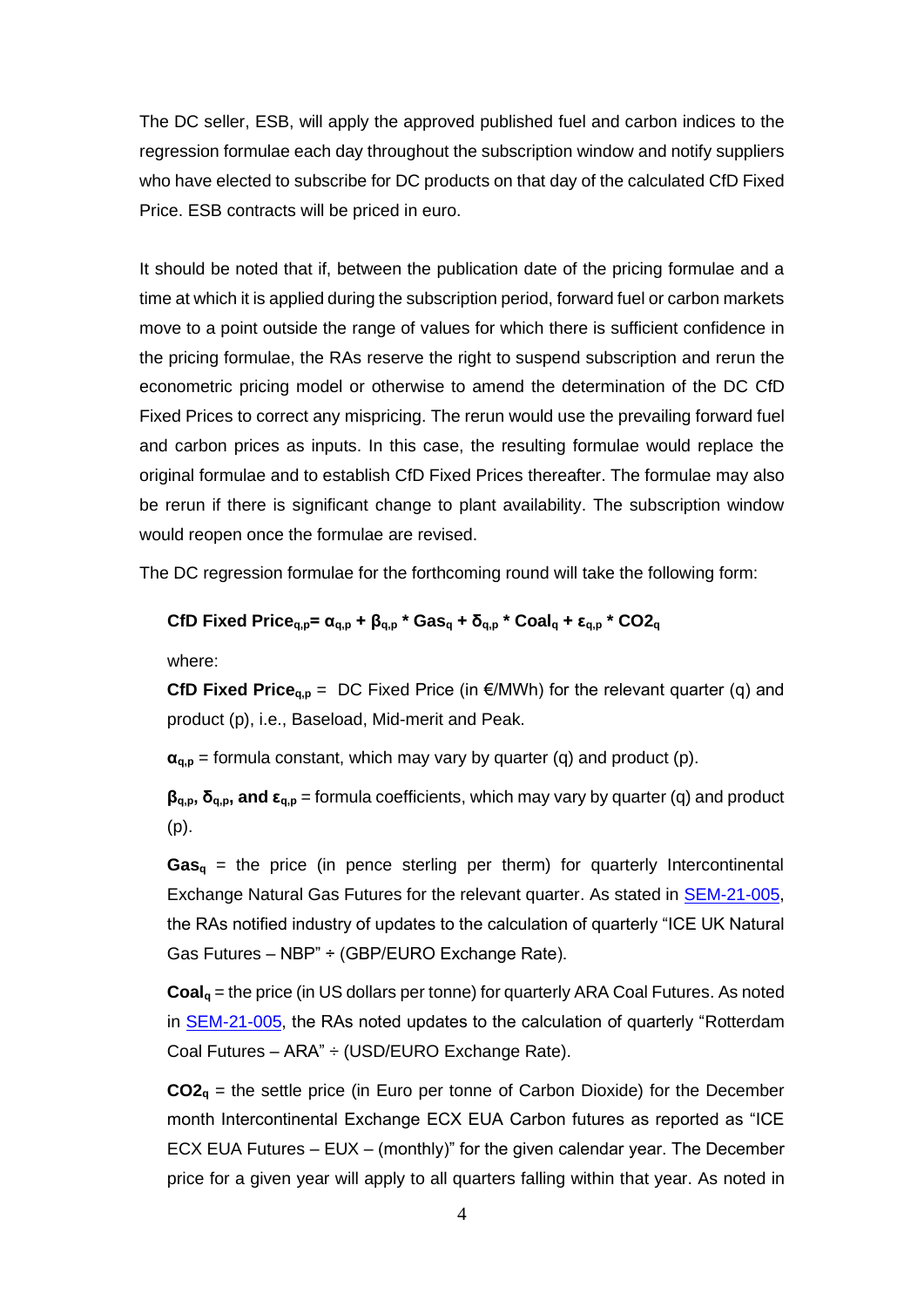[SEM-21-005,](file:///C:/Users/lmurray/OneDrive%20-%20Commission%20for%20Regulation%20of%20Utilities%20(CRU)/Documents/r16%20final/SEM-21-005) the commodity data provider, ICE, transitioned from a public to a fee-

based subscription for access to Carbon data.

The values of the constants and the independent variable coefficients are set out in the following table.

|                        |                                                                                                                  | Coefficients                         |                        |                          |                                       |
|------------------------|------------------------------------------------------------------------------------------------------------------|--------------------------------------|------------------------|--------------------------|---------------------------------------|
|                        | Multiply Gas coefficient by euro/therm Gas price, Coal coefficient by euro/tonne Coal price, and CO <sub>2</sub> |                                      |                        |                          |                                       |
|                        |                                                                                                                  | coefficient by euro/tonne C02 price. |                        |                          |                                       |
|                        |                                                                                                                  |                                      |                        |                          |                                       |
| <b>Contract</b><br>(p) | Quarter<br>(q)                                                                                                   | <b>Constant</b><br>$(\alpha_{q,p})$  | Gas<br>$(\beta_{q,p})$ | Coal<br>$(\delta_{q,p})$ | CO <sub>2</sub><br>$(\epsilon_{q,p})$ |
| Baseload               | Q4 22                                                                                                            | 18.69                                | 59.621                 | 0.0254                   | 0.4320                                |
| Midmerit 1             | Q4 22                                                                                                            | 24.57                                | 65.733                 | 0.0197                   | 0.4496                                |
| Peak                   | Q4 22                                                                                                            | 45.91                                | 74.648                 | 0.0233                   | 0.5050                                |
| Baseload               | Q1 23                                                                                                            | 19.87                                | 62.485                 | 0.0233                   | 0.4319                                |
| Midmerit 1             | Q1 23                                                                                                            | 27.05                                | 67.968                 | 0.0182                   | 0.4403                                |
| Peak                   | Q1 23                                                                                                            | 51.06                                | 75.791                 | 0.0217                   | 0.4903                                |
| Baseload               | Q2 23                                                                                                            | 20.37                                | 65.965                 | 0.0113                   | 0.4305                                |
| Midmerit 1             | Q2 23                                                                                                            | 26.05                                | 69.777                 | 0.0115                   | 0.4491                                |
| <b>Baseload</b>        | Q3 23                                                                                                            | 16.48                                | 64.644                 | 0.0132                   | 0.4208                                |
| Midmerit 1             | Q3 23                                                                                                            | 21.86                                | 68.255                 | 0.0145                   | 0.4566                                |

#### <span id="page-6-0"></span>*4. Subscription Rules*

The Subscription Rules [\(SEM-18-036d\)](https://www.semcommittee.com/sites/semc/files/media-files/SEM-18-036d%20Subscription%20Rules%20CLEAN%20%28V2.1%2020%20July%202018%29.pdf) for the DCs have been made evergreen. To allow this, two items which require updating will be included in the Information Paper published by the RAs prior to each quarterly DC Round. These are the details of the matrix of ESTSEM p,q prices for the purpose of credit cover calculations and Bank Holidays.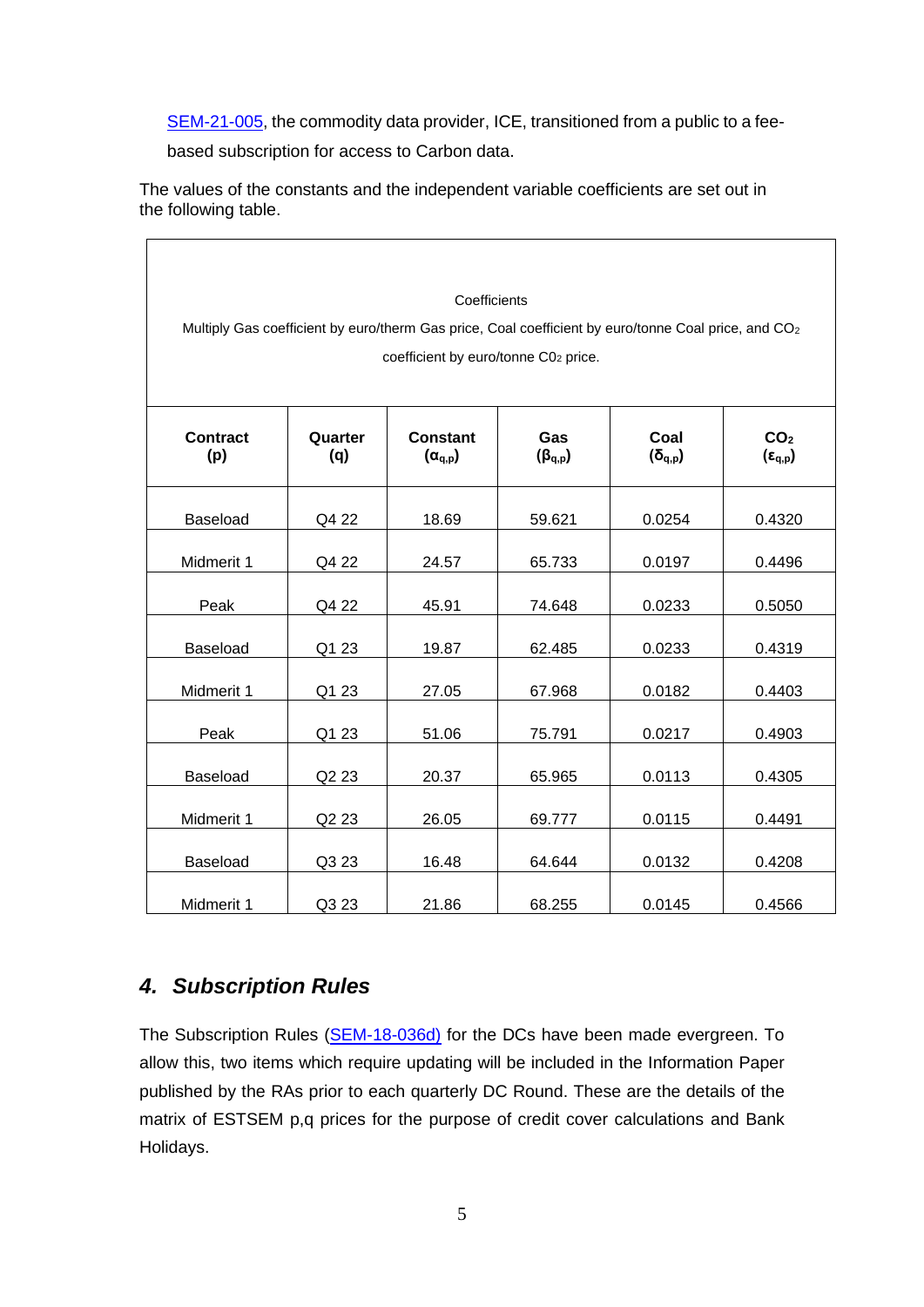#### *Prices for Credit Cover calculations*

The matrix of ESTSEM p,q prices for the purpose of credit cover calculations based on closing fuel and carbon prices from 26<sup>th</sup> May 2022 are as follows<sup>2</sup>:

|         | ESTSEM p,q      |           |         |
|---------|-----------------|-----------|---------|
|         | <b>Baseload</b> | Mid-Merit | Peak    |
|         | per MWh         | per MWh   | per MWh |
| Q4 2022 | 225.98          | 248.85    | 300.36  |
| Q1 2023 | 238.93          | 261.12    | 312.33  |
| Q2 2023 | 196.90          | 212.14    | n/a     |
| Q3 2023 | 184.30          | 200.25    | n/a     |

#### <span id="page-7-0"></span>*5. Directed Contract Round 20*

Per [SEM-21-076,](https://www.semcommittee.com/publications/sem-21-076-subscription-dates-directed-contracts-rounds-17-20) the Primary Subscription Window of Directed Contract Round 20 is scheduled to take place from  $20^{th} - 22^{nd}$  September 2022. The associated Supplemental Subscription Window is scheduled to take place on Thursday 29<sup>th</sup> of September 2022. The RAs intend to hold a consultation to determine if a six-day Primary Subscription Window should be implemented as an enduring arrangement.

#### <span id="page-7-1"></span>*6. Public/Bank Holidays 2022 and 2023*

The following dates are those known at the time of execution to be bank and public holidays (in the Republic of Ireland and Northern Ireland) between 1<sup>st</sup> January 2022 and 31st December 2023:

| 03 January 2022 |
|-----------------|
| 17 March 2022   |
| 18 March 2022   |

<sup>&</sup>lt;sup>2</sup> The RAs note that the prices calculated are based on the most recently validated SEM PLEXOS Model. Due to the unprecedented increase in volatilities of commodity prices in recent months, and in order to reflect the current market developments, the RAs are using a more recent date in Round 19 compared to previous DC rounds (excluding DC Round 18), in these extenuating circumstances.